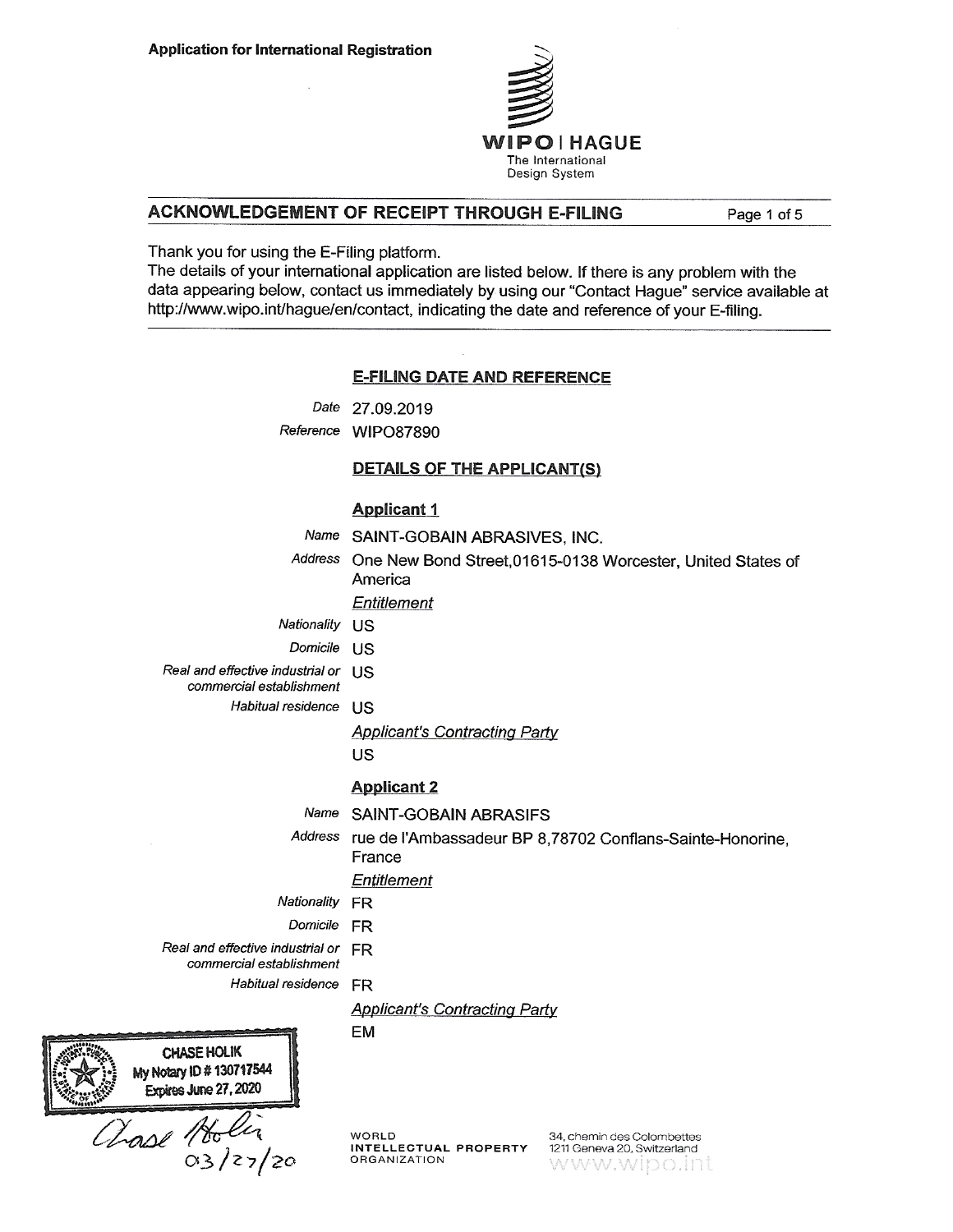# **ACKNOWLEDGEMENT OF RECEIPT THROUGH E-FILING** Page 2 of 5

# **APPOINTMENT OF A REPRESENTATIVE**

*Name* ABEL SCHILLINGER, LLP

*Address* 8911 N. Capital of Texas Highway Bldg. 4, Suite 4200,78759 Austin, Texas, United States of America

*E-mail* mail@abel-ip.com

*Fax* 1-512-795-7677

*Telephone* 1-512-900-8500

## **POWER OF ATTORNEY**

*Power of attorney file name* SIGN\_899.pdf

## **ADDRESS FOR CORRESPONDENCE**

| Name ABEL SCHILLINGER, LLP                                                                          |
|-----------------------------------------------------------------------------------------------------|
| Address 8911 N. Capital of Texas Hwy Bldg. 4, Suite 4200, 78759 Austin,<br>United States of America |
| E-mail mail@abel-ip.com                                                                             |
| Fax 512-795-7677                                                                                    |
| Telephone 512-900-8500                                                                              |

## **DESIGNATED CONTRACTING PARTIES**

EM (European Union)

## **NUMBER OF INDUSTRIAL DESIGNS AND REPRODUCTIONS**

*Total number of industrial* 1 *designs (100 max.) Total number of reproductions* 6

# **LOCARNO CLASSIFICATION**

08-05

# **PRODUCTS WHICH CONSTITUTE THE INDUSTRIAL DESIGN OR IN RELATION TO WHICH IT IS TO BE USED**

| Design(s) | <b>Reproduction</b> | Indication of products | Class -         |
|-----------|---------------------|------------------------|-----------------|
| no(s)     | number              |                        | <b>Subclass</b> |
|           |                     | Grinding tools         | 08-05           |

## **DESCRIPTION**

Be it known that I, Morgane Vanpeene, have invented a new, original, and ornamental design of a core for an abrasive article. The following is a specification, and reference is made to the accompanying drawings that form part of the specification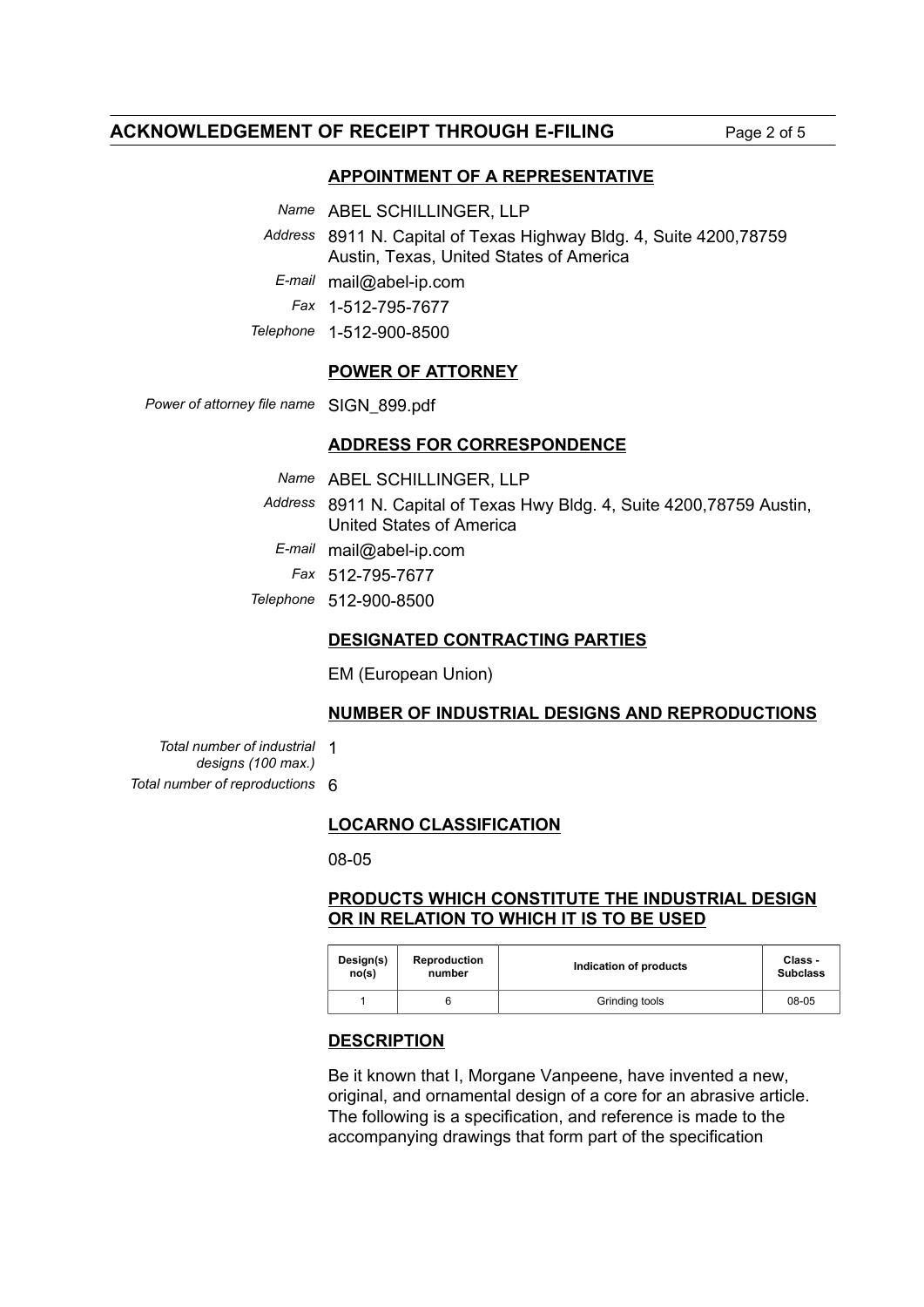Reproduction 1.1 includes a top view of a core for an abrasive article; Reproduction 1.2 includes a side elevation view of the core of Reproduction 1.1; Reproduction 1.3 includes a cross-sectional view of the core of Reproduction 1.1; Reproduction 1.4 includes a magnified view of section B of Reproduction 1.3; Reproduction 1.5 includes a bottom view of the core of Reproduction 1.1; Reproduction 1.6 includes a magnified view of section C of Reproduction 1.5. We claim, the ornamental design of a core for an abrasive article as shown and described.

# **IDENTITY OF THE CREATOR(S)**

*Name and Address* Morgane VANPEENE, RUE DE L'AMBASSADEUR, BP 8,78702 CONFLANS-SAINTE-HONORINE, France

# **PUBLICATION OF THE INTERNATIONAL REGISTRATION**

Publication 6 months after date of international registration

## **BREAKDOWN OF FEES, IN SWISS FRANCS (CHF)**

| International registration basic fee                        | 397.00 |
|-------------------------------------------------------------|--------|
| Individual designation fee $(EM)$ (1 x 67.00)               | 67.00  |
| Additional fee where the description exceeds 100 words (per | 62.00  |
| word exceeding 100 words) $(31 \times 2.00)$                |        |
| Publication of reproductions (6 x 17.00)                    | 102.00 |
| <b>Total</b>                                                | 628.00 |

# **PAYMENT OF FEES**

Please enter the following one-time reference EPAY-IKBJ-5FUB to retrieve your payment details after accessing our payment portal: https://www3.wipo.int/epayweb2/.

When paying through the payment portal you will receive a payment basket reference beginning with EPMT – please note and save this reference or your payment confirmation for any related support.

You will find further details on the available payment methods at: http://www.wipo.int/finance/en/hague.html.

## **SIGNATURE BY THE APPLICANT(S) AND/OR HIS (THEIR) REPRESENTATIVE**

*Representative* ABEL SCHILLINGER, LLP null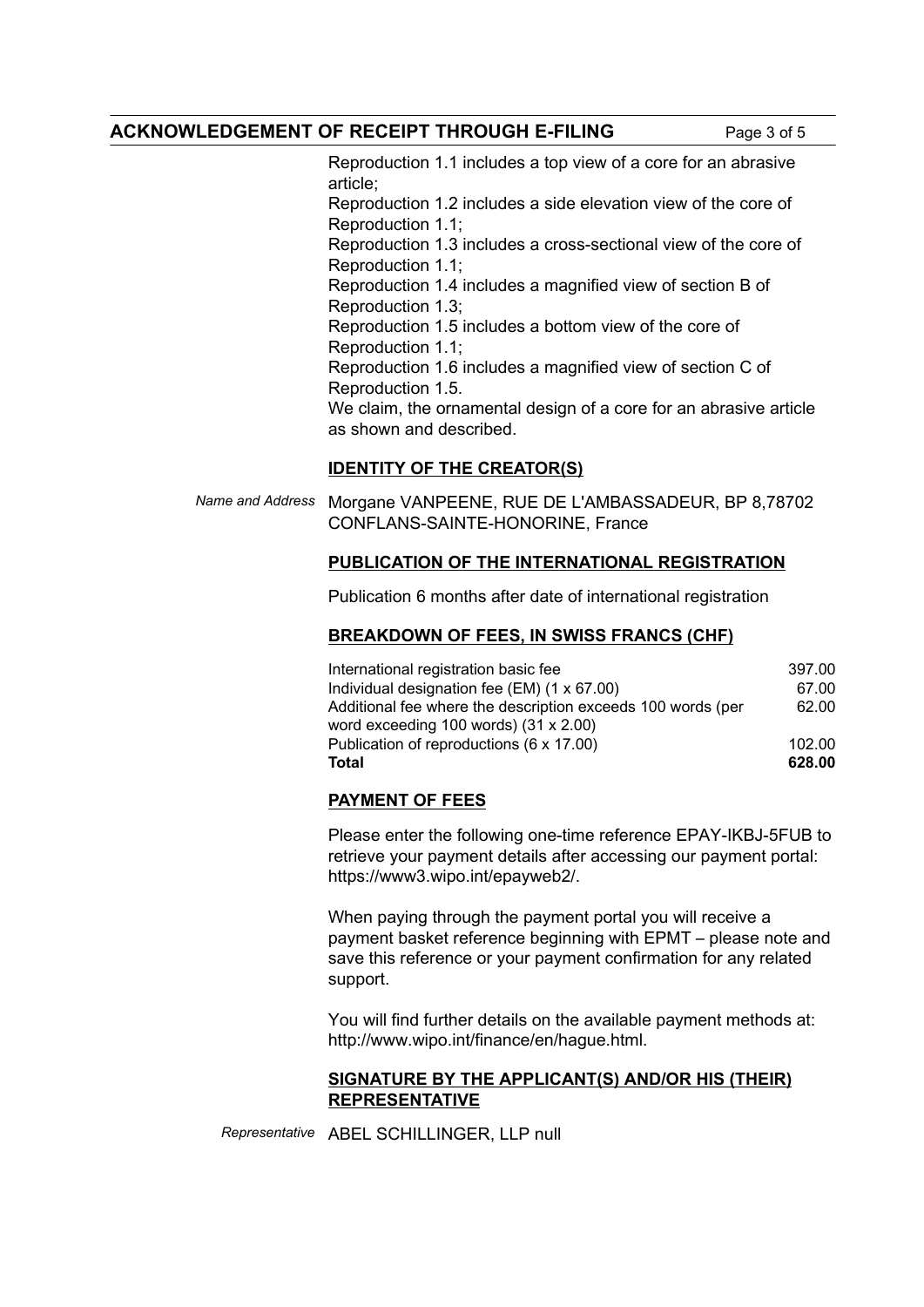# **ACKNOWLEDGEMENT OF RECEIPT THROUGH E-FILING** Page 4 of 5

*Date* 27.09.2019 *Name of contact person* Lei Guo - mail@abel-ip.com *User reference* 19-D-0292WO-DES